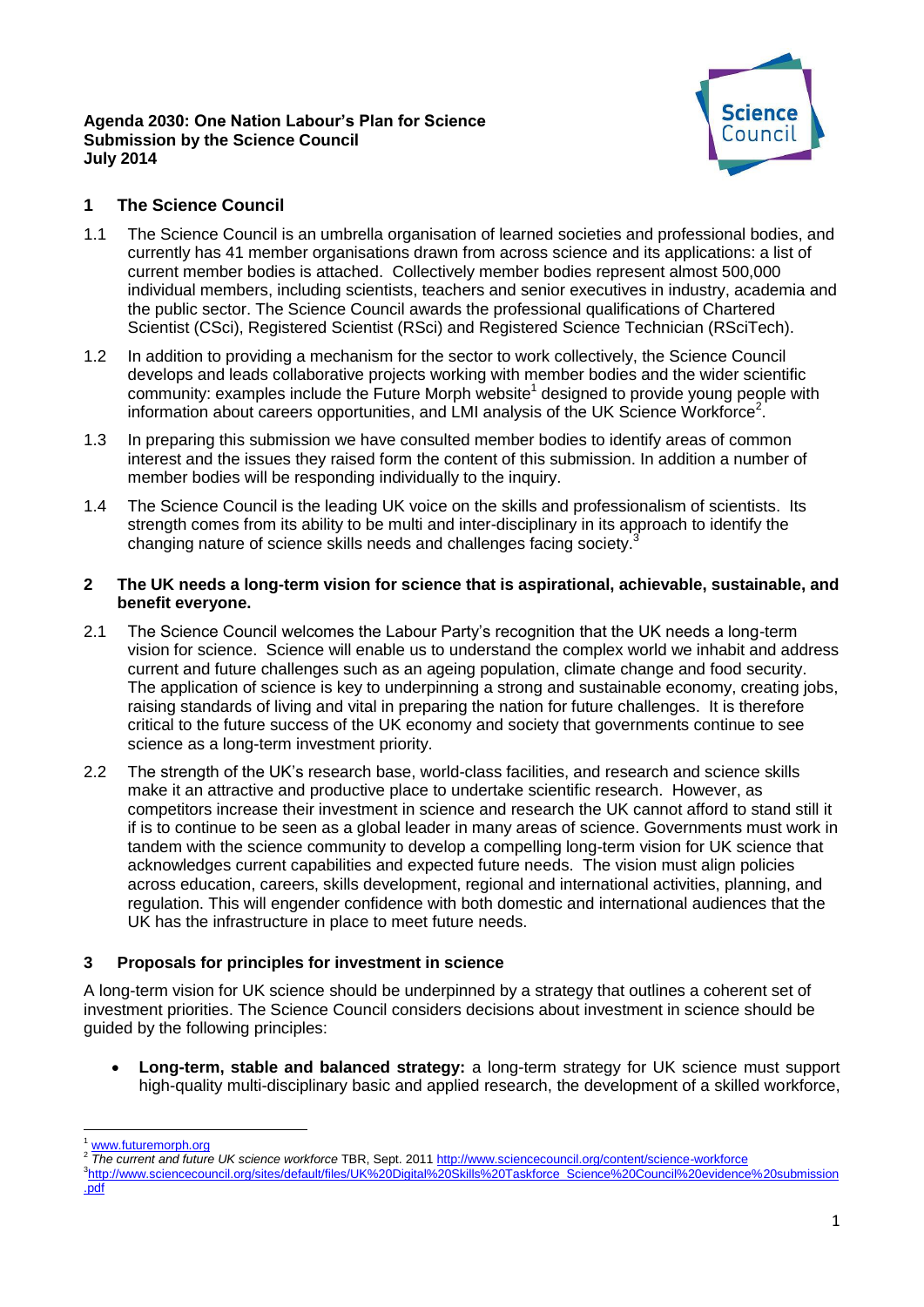sustain our world-leading universities and research institutions, attract industries from all over the world and build a diverse and sustainable innovation ecosystem.

- **Spending decisions based on the long-term strategy:** investment decisions must be determined by robust cost-benefit analysis outlined in a comprehensive business plan, not determined by electoral timetables or political agendas.
- **Robust and transparent decision-making:** a robust mechanism for making funding decisions should be outlined within a long-term strategy. A long-term strategy must set out capital investment priorities *and* provide flexibility for investment in new technologies.
- **Science community-led decisions:** funding priorities and operational-level decisions must be aligned with an overall strategy and made primarily on the basis of scientific excellence and potential impact.
- **Resources to match capital investment:** funding of human and material resources to ensure efficient operation and maintenance of facilities and equipment should be matched to capital investment to ensure that resources are used efficiently and achieve the greatest impact.
- **Nurturing a highly skilled workforce**: a highly skilled workforce is essential to maximise investment. There needs to be an aligned, long-term and adequately resourced skills and training strategy to nurture the next generation of talent to match the long-term investment strategy.

#### **4 Investment priorities should be informed by continuous dialogue between Government and the science community, including employers, researchers, funding bodies, and professional bodies and learned societies to ensure a balanced science and research portfolio.**

- 4.1 Investment in the UK's national science and research capacity must reflect the considerable strategic need to address domestic and global challenges and must match the level of investment of our international competitors.
- 4.2 The UK must have a balanced portfolio of investment in science and research based on excellence, evidence of scientific outputs and societal impact. Investment should not be determined primarily by the size of the existing user community but should be influenced by a number of factors including the UK's global expertise, opportunity for rapid exploitation of emerging science, the increasing multi-disciplinarity of complex issues and the need for breadth across the UK science base, both scientifically and geographically.
- 4.3 A long-term strategy for UK science must be achieved through ongoing, transparent and wide ranging consultation and engagement with the science community and user groups and communities<sup>4</sup>. The strategy must be continually reviewed, evaluated and adjusted to meet new challenges arising from within the UK and internationally.
- 4.4 It is important that investment decisions are influenced by long-term strategic considerations. Short-term, ad-hoc decision-making can cause instability and uncertainty in many scientific programmes, and as a result long-term planning becomes more difficult. Stability will strengthen the development and sustainability of international collaborations and the UK's ability to attract leading international researchers. The Science Council also considers that long-term, stable investment in science and research promotes confidence within the science community at home and to potential overseas investors, establishing global leadership in selected areas.
- 4.5 There also needs to be a stable regulatory and legislative environment for innovation to flourish. Inward investors need confidence in risk and whether they will see a return on their long-term investment. Currently the UK is seen as a good place for inward investment because it has stable policy and regulatory environments compared to many international competitors<sup>5</sup>. However, Government decisions that may upset this equilibrium, such as significant changes to tax rules,

 4 Including but not exclusive to academia, industry, education providers, professional bodies, learned societies and patient groups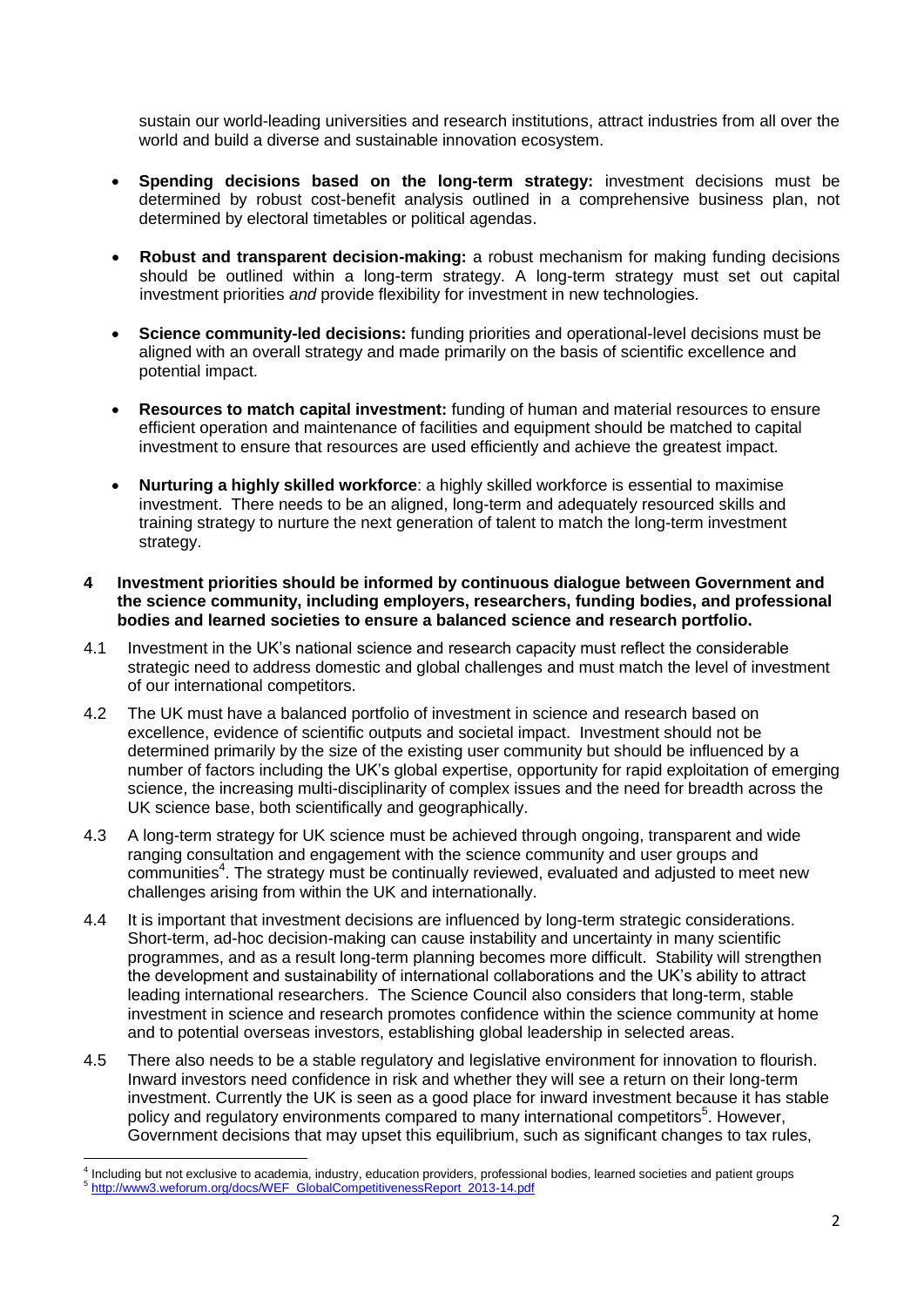leaving the European Union or adverse immigration policies for example, are likely to have significant consequences for the UK's ability to attract future inward investment. Getting the right balance between too much and too little regulation and legislation can be problematic. **It is important therefore that Government consults regularly and widely to ensure that regulatory and legislative proposals are proportionate and objective.**

4.6 Sir John Armitt's recent review of infrastructure planning<sup>6</sup> cited successive Governments' lack of long-term strategic planning around infrastructure projects, and proposed a National Infrastructure Commission to identify long-term infrastructure needs. The Science Council recommends a similar model for science capital infrastructure through the establishment of a cross-government National Science Capital Investment advisory group to provide leadership, guidance and direction for a science capital investment strategy. The advisory group should be comprised of representatives from the Research Councils, higher education, government, professional bodies, employers and other user communities at the national, regional and local level.

#### **5 Investment in UK science must be balanced, stable and strategic across all areas of science and research. Investment must also include sufficient long-term resources for operational and maintenance purposes to maximise the use of assets.**

- 5.1 Excellent scientific research can take many years to deliver commercial and societal impact. To give stability to UK science and in order for the UK to reap the benefits of investment in its science base, a long-term investment strategy must be planned to last a minimum of 10 years, which includes sufficient resources for maintenance and replacement of scientific capital facilities. The Science Council welcomes the Labour Party's recognition that long-term investment must be over a similar period.
- 5.2 Without a long-term investment plan, Government-funded projects are more vulnerable to unforeseen global events, which threaten the capacity to complete projects in development, continue to maintain existing projects or provide flexibility to rapidly exploit new scientific discoveries. Future demand is also an important consideration in investment policy. A long-term strategy must commit adequate resources to horizon-scanning programmes that can identify short and long-term strategic needs.
- 5.3 Adequate funding for large and small-scale capital infrastructure projects, along with matched maintenance and replacement costs is vital for long-term support for skills, training, jobs and excellence across all science activities. These requirements and the associated costs should be provided in a comprehensive business plan for each proposed capital project. A comprehensive per-project business plan would provide safeguards against underestimated project costs, provide assurances to the public about value for money and provide assurances to the science community that adequate long-term investment was in place for each project<sup>7.</sup>
- 5.4 Arms-length public bodies such as the Research Councils higher education institutions and the Technology Strategy Board are best placed to determine funding decisions at the operational level on the basis of scientific excellence and potential impact. **The Science Council would welcome a commitment by the Labour Party to uphold the Haldane Principle.**
- 5.5 Higher education institutions play a key role in forging links with other stakeholders and adding value to public investment in scientific infrastructure through leveraging further investment from private investors, which could help build strong science and innovation ecosystems at the local level. The Technology Strategy Board and Research Councils typically act as brokers between public and private sector interests at the national level but could also play a key role at the local level.
- **6 A highly skilled workforce is essential for maximising investment in science. Long-term education, skills and training strategies must be aligned with strategies for schools, further education and higher education.**
- 6.1 To maximise the benefits of investment in science there must be skills and training frameworks to

 6 [http://www.yourbritain.org.uk/uploads/editor/files/The\\_Armitt\\_Review\\_Final\\_Report.pdf](http://www.yourbritain.org.uk/uploads/editor/files/The_Armitt_Review_Final_Report.pdf)

<sup>&</sup>lt;sup>7</sup> <http://www.iea.org.uk/sites/default/files/publications/files/upldbook419pdf.pdf>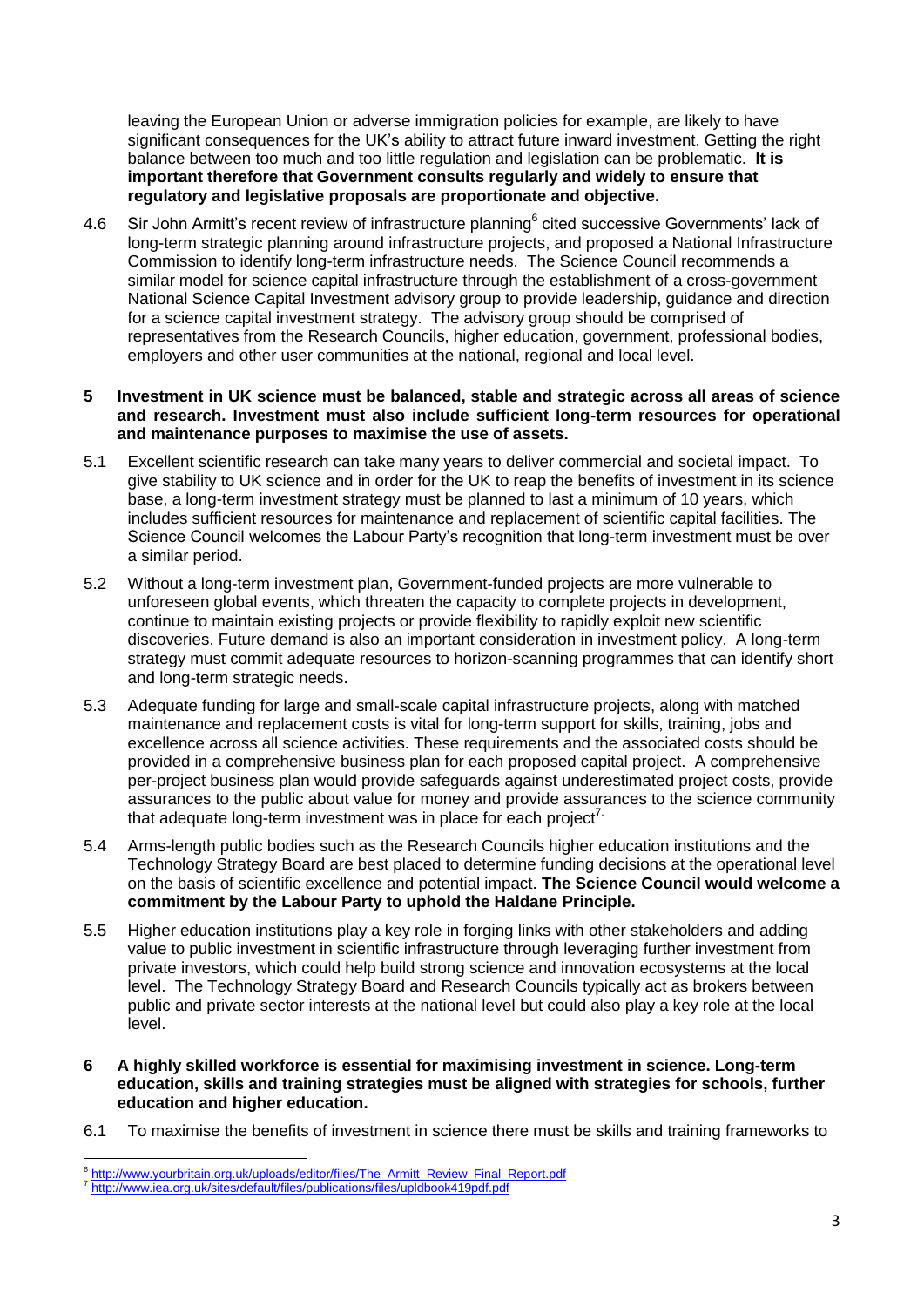develop and maintain cutting edge technical skills and knowledge.

- 6.2 Investment in the skills pipeline will also increase the attractiveness of the UK to domestic and overseas businesses to invest both R&D and commercial translation activities in the UK. Encouraging and facilitating the world's brightest and best scientists, researchers and students to come to the UK is a vital component of developing a highly-skilled workforce, and underpin its global reach and reputation for excellent science.
- 6.3 Joined-up policies and investment across Government will maximise the potential benefit to society from the opportunities provided by investment in the science base. For example, consultation and alignment with policy development in education, skills and training, workforce development and regional investment should be informed by science investment decisions. Such an approach would achieve greater coherence, collaboration and productivity.
- 6.4 The Science Council welcomes the recommendation by Lord Adonis's Growth Review that funding for apprenticeships should only be provided to employers for schemes accredited by professional bodies. Apprenticeships should provide skills and knowledge that are valuable across employment sectors and occupations and meet the broader requirements of the sector. Linking apprenticeships to professional registration $^8$  can demonstrate this transferability as professional standards are designed to apply across the profession and across employment sectors.
- 6.5 Much of the focus of STEM workforce investment is in the graduate workforce and there seems to have been little recognition in policy that not every science based job is a graduate job**. It is important to focus effort on increasing the non-graduate technical and science workforce** and establishing greater numbers of Higher and Advanced Apprenticeships in science occupations should be an essential element of the Government's programme. However, the UK is failing to address this issue and has made little progress, in spite of the considerable investment in apprenticeship programmes. The National Apprenticeship Service has admitted that there is an almost complete absence of science apprenticeships.[1]
- 6.6 There are a variety of reasons why apprenticeships in science are not as well established as they are for engineering. There is relatively little tradition for apprenticeships in science, particularly non-graduate apprenticeships: where programmes exist they tend to be sponsored graduate pathways rather than for technician roles. In addition, science based employers are typically SMEs where the numbers of technicians employed overall is small, and certainly a minority of skilled staff. There is no single 'science' sector of the economy and science is used in all sectors of the economy. Geographical areas may have specific specialism and needs that may not seem significant in national workforce data, for example in forestry or agriculture. These characteristics do not fit well with the skills bodies which tend to be broadly sector based and have developed relationships with large high-profile employers or a small number of sub-sectoral SMEs with similar needs. The NAS and UKCES have depended upon the response-mode Employer Ownership Pilot funding mechanisms to support the development of apprenticeship schemes but appear to have no mechanism for stepping in where no employer-led proposals have been forthcoming. While the Science Industry Partnership in the life sciences is a most welcome initiative, it is worth noting that their ambition over the programme is to create just 1040 level 2/3 apprenticeships and 350 Higher Apprenticeships, and it is likely that a significant proportion of these apprenticeships will be in engineering and manufacturing as this is the current priority need identified for the sector.<sup>9</sup> Data available from the FE sector suggests about 200 intermediate and advanced level science apprenticeship starts in England.<sup>10</sup>
- 6.7 Alongside this is a need to increase the numbers and status of science technicians and to inspire young people to aim for this route to science careers. The Science Council is investing significantly in this area of work and believes that professional registration will be important in

 8 <http://www.professionalregisters.org/>

<sup>&</sup>lt;sup>[1]</sup> National Apprenticeship Service (2012), Written Evidence Submitted to the House of Lords Science and Technology **Committee** 

<sup>9</sup> [http://www.scienceindustrypartnership.com/media/374297/the\\_science\\_industry\\_partnership\\_-\\_summary\\_of\\_full\\_bid.pdf](http://www.scienceindustrypartnership.com/media/374297/the_science_industry_partnership_-_summary_of_full_bid.pdf)

<sup>10</sup> <https://www.gov.uk/government/statistical-data-sets/fe-data-library-apprenticeships--2>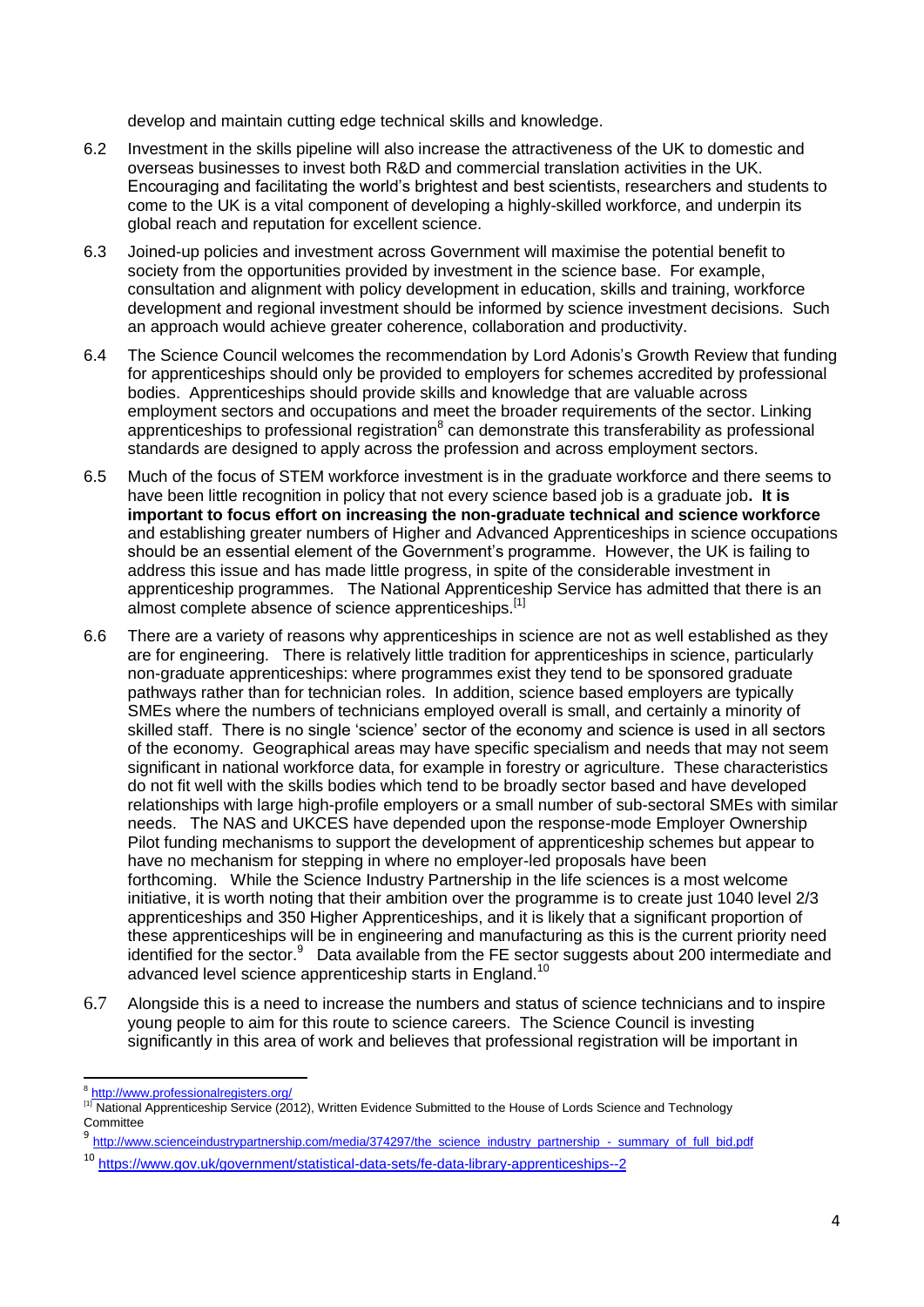raising status and aspiration. Numbers of completed science apprenticeships and numbers of registered professional science technicians could also be a useful measure of how well the UK and individual regions are responding to the need for a wider suite of science and technical qualifications and skills.

6.8 The Science Council recommends that an independent National Science Skills advisory group is established to provide advice, leadership and guidance to the Secretary of State on a national science education and skills strategy. The group could provide expert advice to the Secretary of State on the short and long-term science skills needs of the economy, undertake horizon-scanning projects, and make recommendations to Government. The group would have wide-ranging representation across professional bodies, trade unions and associations, academia, charities, employers, qualification agencies, education providers and reciprocal membership with the National Science Capital Investment advisory group. The group would help ensure that science education and skills policy was aligned to an overarching, long-term science strategy.

# **7 Supporting and providing growth opportunities for all sectors and regions of the UK**

- 7.1 Science and innovation are the drivers of growth and job creation at the local and regional level. Government has the capacity to unlock this potential even more.
- 7.2 Excellent scientific research and innovation occurs within many different settings. Higher education institutions play an important role in growing regional economies through joint research and development projects, developing high level skills, particularly in STEM sectors<sup>11</sup>, and leveraging private investment. Science parks, innovation-driven businesses, and small and medium-sized enterprises (SMEs) at the local and regional level as well as the national level also act as incubators for the development of excellent science and scientists. A national science strategy therefore needs to connect, support and encourage innovation across the whole innovation ecosystem.
- 7.3 There must be awareness that national and local investment priorities can inhibit other local and regional opportunities. For example, some regions of the UK have responsive local governments, ready access to a highly skilled and educated workforce, good transport links and broadband connection, and an economy with an established infrastructure of schools, centres of culture, and leisure facilities which attracts significant inward investment. Other regions have fewer resources of this kind and science and innovation communities in these areas can be inhibited from participation. A number of coastal and seaside towns do not have the capacity to nurture and sustain their own science and innovation ecosystem because of poor transport links, low performing schools and colleges, and the lack of local university or large research or innovationdriven employers.
- 7.4 Local Enterprise Partnerships have the potential to play a key role in developing visionary and appropriate science, innovation and skills strategies at the regional and local level. These will need to be in partnership with local employers, schools, colleges, and where possible regional universities and employers. A national level strategy must focus on innovation, skills, support for businesses, and address local and regional infrastructure and skills needs<sup>12</sup>. Without ensuring opportunities at the local and regional as well as the national and international level, there is a significant risk that a two-tier innovation, education, training and skills environment will develop.
- 7.5 To encourage innovation and promote regional growth, Government-backed Regional Investment Banks could help leverage private investment and provide support to SMEs, high-tech companies and start-ups across the country. Not all investment will generate returns, so to provide the public with best value for money investment should be based on sound risk analysis, but there may also be a case for a small pot of money per region to support riskier business ventures where the return on investment is unknown, for example Graphene, but could deliver tremendous economic and social yields. It must be remembered that it can take many years for research and innovation to produce commercial results. This must be reflected in the duration a Bank is willing to invest in a project.

<sup>1</sup> <sup>11</sup> [http://www.russellgroup.ac.uk/uploads/Economic-impact-of-the-Russell-Group\\_1.pdf](http://www.russellgroup.ac.uk/uploads/Economic-impact-of-the-Russell-Group_1.pdf)

<http://www.policy-network.net/publications/4695/Mending-the-Fractured-Economy>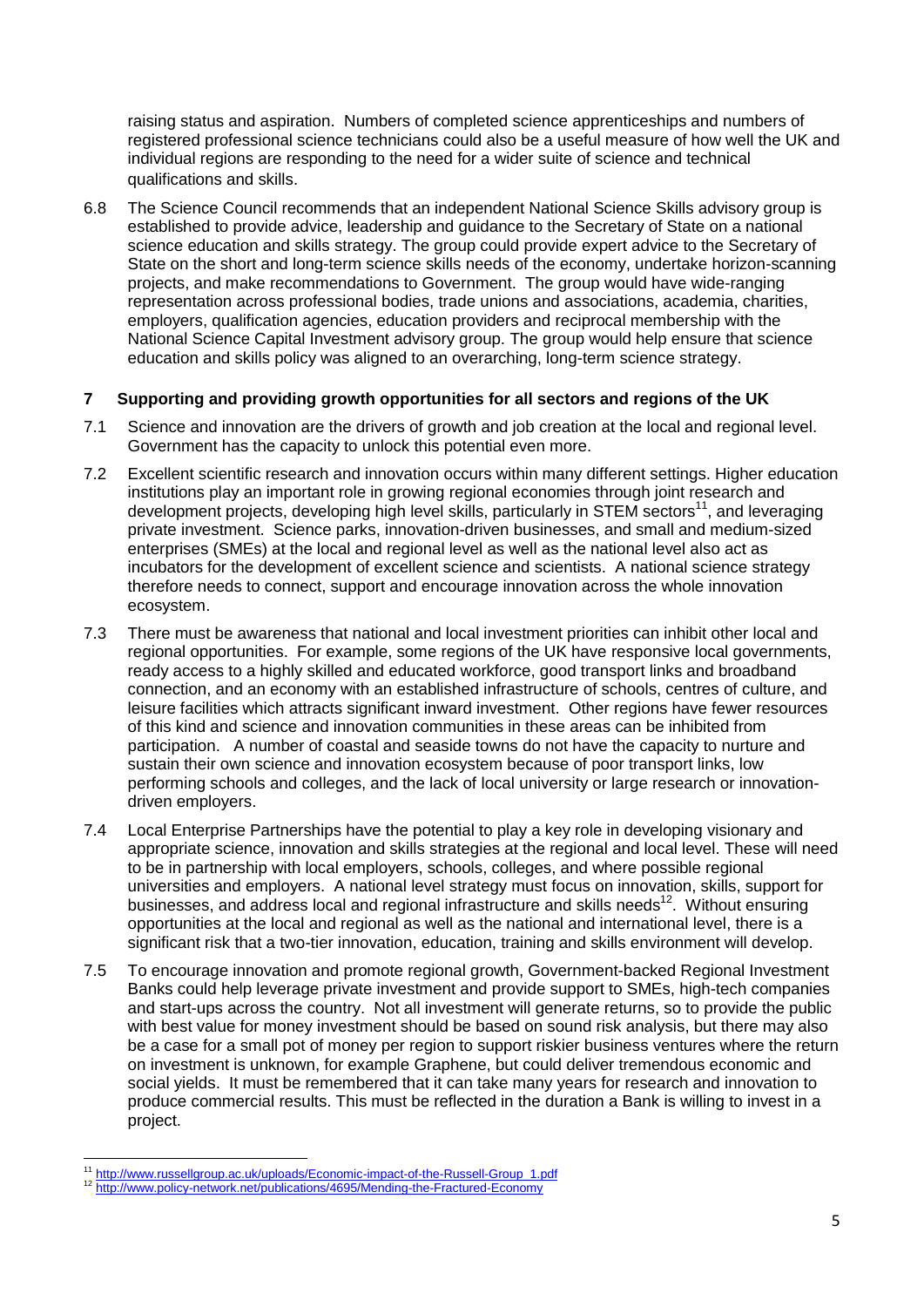### **8 Strengthening the use of scientific advice in policy-making across the UK**

- 8.1 Scientific advisors within central government, devolved administrations and arms-length bodies play an important role in ensuring that policy decisions are informed by evidence. There should be a continued commitment to strengthen and invest in the role of departmental Chief Scientific Advisor (CSA) and a commitment to strengthen scientific advice at all levels within government departments. It is regrettable that the position of CSA in the Department for Culture, Media and Sport has not been filled since 2010<sup>13</sup>.
- 8.2 It is equally important that policy decisions at the local and regional level are informed by the best available evidence. However there will be differences in the quality of advice available across the country depending on the characteristics of the region and the networks created between regions. Science and research networks across the South East for example are well established, and provide communities within a wealth of opportunity to exchange knowledge and ideas. Other regions will have less established networks that will need cultivating and nurturing. An example of where a science and research network has been developed is in Southampton where its Council has partnered with Southampton University to appoint its own CSA<sup>14</sup>. It is thought to be the only position of its type in the UK.
- 8.3 Although the partnership is in its infancy we hope that this will provide a successful example for other local and regional governments to adopt in the future. At the local and regional level CSAs could play an important role in helping to drive forward growth strategies by providing expert advice to local government on education, skills, and science and technology-related policy; improve the quality and use of scientific evidence and advice; and help to develop a culture of the use of scientific advice within local government.
- 8.4 Local and regional CSAs would need to work closely with other stakeholders including LEPs, higher and further education institutions, business and trade associations, and professional bodies to identify skills needs, and develop and take forward subsequent skills strategies. Creating a UKwide network of CSAs will strengthen the role of science in decision-making at the local government level, leading to greater consistency and transparency in decision making, which leads to better policy advice.
- 8.5 Handing down greater control of policy decisions to the local level also means that the use of scientific advice can be personalised to the specific needs of individual towns, cities and regions. For example, coastal towns may wish to dedicate more resources to ensuring clean coastlines, whereas towns and cities with higher than average mortality rates may wish to channel resources into more health-related services.
- 8.6 Government should lead by example and reaffirm its commitment to evidence based policy development. It should seek similar commitments from national, regional and local government and agencies. Where capacity does not currently exist Government should facilitate and support bottom-up networks.

# **9 Engaging with the public to achieve a vision for UK science**

- 9.1 A vision for UK science must also include a strategy to achieve a society that is excited by science; values its importance to our social and economic wellbeing; feels confident in its use; and supports a representative well-qualified scientific workforce.
- 9.2 Science and its applications have the ability to provide advances of great benefit and importance to society, and often these benefits will be unforeseen. However the acceptance and adoption of new technologies and innovations is unlikely to be widespread if wider society does not value science and is distrustful of its benefits and of scientists.
- 9.3 The Science Council recognises the link between understanding the nature of science and how it is conducted to underpinning public trust and confidence in science. It would not be right to promote blind faith in science or an unquestioning acceptance of its authority. It is important therefore for the public to have a healthy scepticism of science, which is born out of deeper level of scientific understanding and knowledge.

<sup>1</sup> <sup>13</sup> <http://www.publications.parliament.uk/pa/ld201012/ldselect/ldsctech/291/291.pdf>

<sup>14</sup> [http://www.southampton.ac.uk/mediacentre/news/2012/aug/12\\_139.shtml](http://www.southampton.ac.uk/mediacentre/news/2012/aug/12_139.shtml)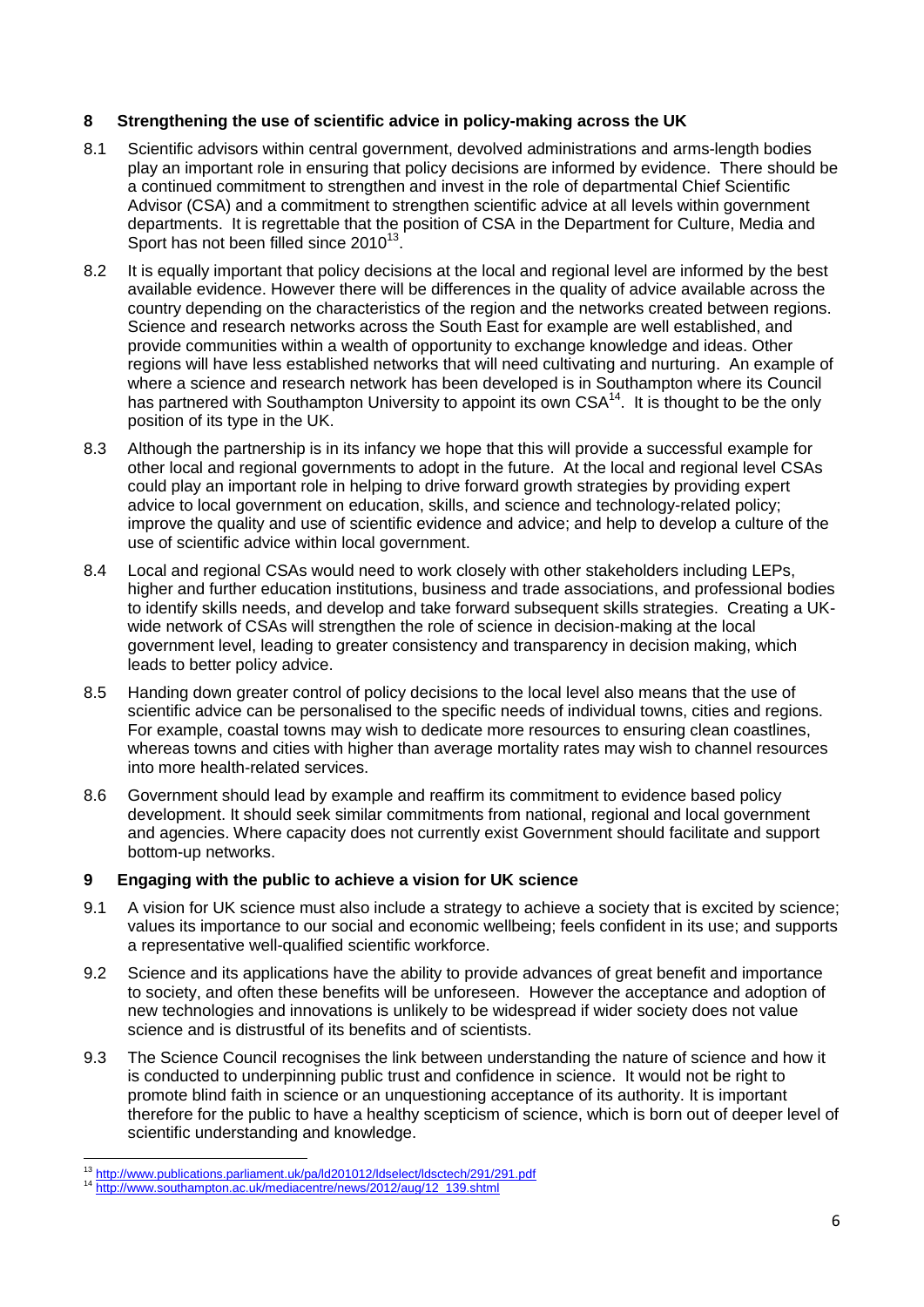- 9.4 Greater understanding and knowledge enables the public to become informed customers of technology, particularly new technology. A population that welcomes new technologies and innovative solutions will be an attractive destination for investment.<sup>15</sup> Access to new technologies can also help empower people, enabling them to participate in society, in political debate and, as more and more aspects of our lives move to online and digital platforms, and participate in everyday life.<sup>16</sup>
- 9.5 It is important to make science interesting and relevant for the public, but not everyone will be interested in the same topics at the same level. Government and the science community must be sensitive to the complexity of different audience profiles, their interests, priorities and needs. Some audiences will be difficult to reach, for example those communities with little access to online facilities. Government and the science community need to ensure that public engagement activities are carefully considered so that they send out the appropriate messages and reach all the affected and interested sections of a community. **Public engagement that is based on audience needs and profile may also help to attract a more diverse range of people into STEM careers.**
- 9.6 It is important that public engagement activities ensure that a wide range of STEM careers are provided for. The unintended consequence of overly focusing on the research and academic community is that science careers are only in academia. Young people especially will therefore not develop an awareness of careers in applied science and wider science-using occupations.
- 9.7 There are also some issues that are highly sensitive and will have a wider interest than others, often affected by the level of direct impact on individuals or sections of society or the immediacy of a decision or the profile of NGO groups. Examples of this include the adoption of fracking technologies or the introduction of wind farms, which will directly impact particular localities of the UK, or around a particular health issue such as MMR which will affect a wider population.
- 9.8 The Science Council acknowledges that budgets will be very tight over the next few years. However investment in science and research can provide a spur to growth, job and wealth creation, and raise health levels resulting in a more productive workforce. For the UK economy to grow in the long-term, stable investment in science and research is essential. The key requirement is for a coherent, well-argued and properly adhered to long-term vision for UK science and complementary strategy.

July 2014

**<sup>.</sup>** <sup>15</sup> <http://eml.berkeley.edu/~bhhall/papers/HallKhan03%20diffusion.pdf>

<sup>16</sup>[http://www.sciencecouncil.org/sites/default/files/UK%20Digital%20Skills%20Taskforce\\_Science%20Council%20evidence%20submissio](http://www.sciencecouncil.org/sites/default/files/UK%20Digital%20Skills%20Taskforce_Science%20Council%20evidence%20submission.pdf) [n.pdf](http://www.sciencecouncil.org/sites/default/files/UK%20Digital%20Skills%20Taskforce_Science%20Council%20evidence%20submission.pdf)